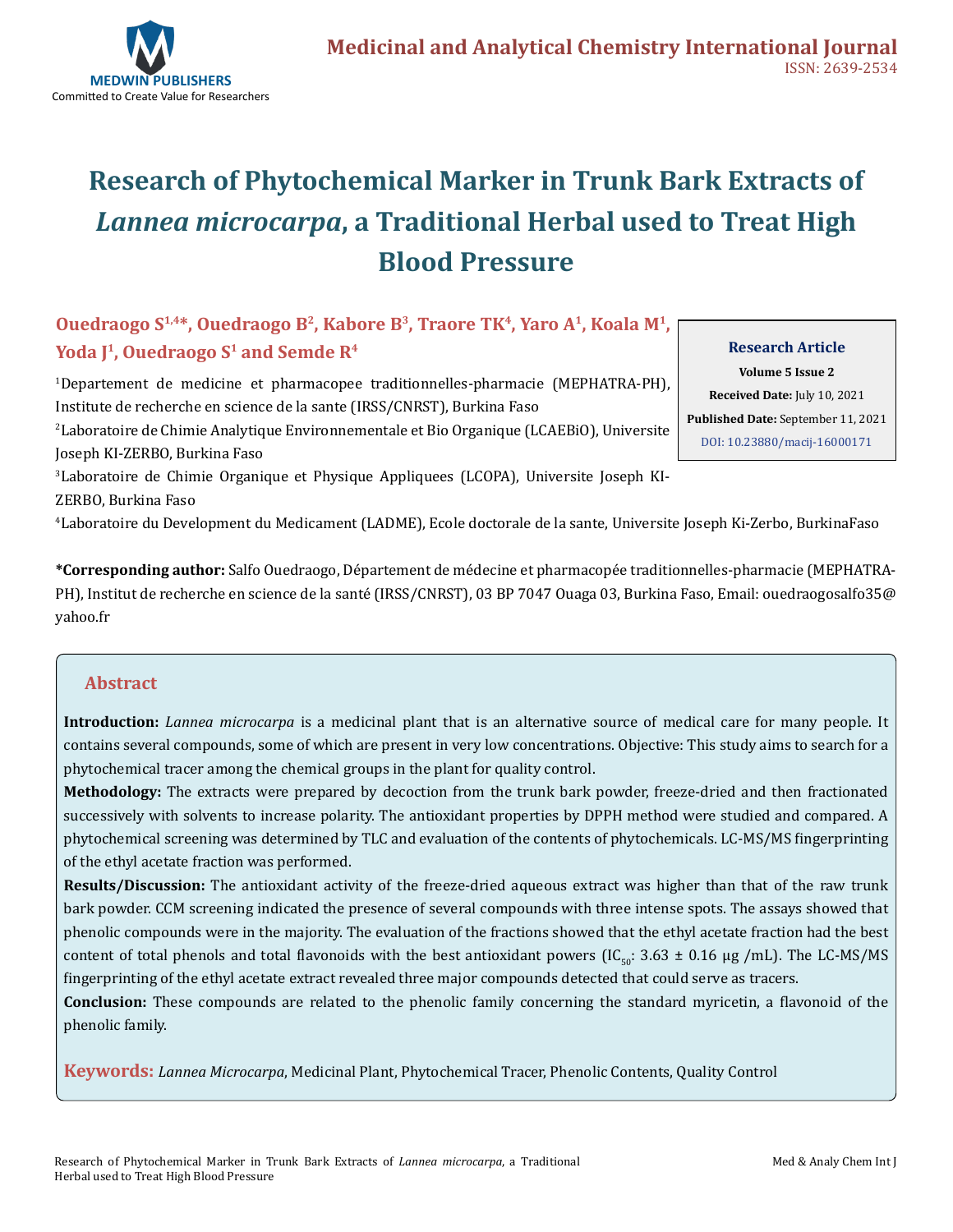#### **Introduction**

The use of plant products as complementary and alternative therapies is growing around the world [1]. About 78% of the new chemical constituents, which are natural molecules or derived from natural products (from medicinal plants), are used as a promising alternative treatment for infectious and other diseases [2]. In modern pharmacopoeia, about 25% of drugs and many synthetic analogues prepared on prototype compounds derived from plants are included [3,4]. It has been observed that its use has changed and improved because plants were first used as they are, whole or in parts, then with the progress of organic chemistry, they have become real raw materials from which many medicines have been made. It is possible to modify or isolate the active principles by chemical synthesis, thanks to the evolution of medicine by plants. In developing countries where the cost of research and development of synthetic drugs is prohibitive and where technological facilities and expertise are lacking, phytochemical research rarely isolates and characterizes all secondary metabolites as chemical markers present in plants. From harvest to manufacturing, chemical markers play a crucial role in assessing the quality of medicinal plants [5]. Plants contain several hundred constituents that can be made up of chemical markers or fingerprints, but some of them are often present in very low concentrations [6,7]. In addition, the study of chemical markers applies to many areas of research, including quality control and standardization (authentication of authentic species, the search for new resources or substitutes for raw materials, optimization methods of extraction and purification, elucidation of structures and determination of purity). Systematic investigations using chemical markers can lead to the discovery and development of new drugs [5]. One or more marker/tracer substances must be chosen for analysis. However, in most cases, these markers have never been tested to see if they explain the therapeutic action reported for herbal remedies. Ideally, chemical makers should be single components that contribute to the therapeutic effects of herbal medicine. As only a small number of chemical compounds have been shown to have clear pharmacological actions, other chemical compounds are also used as markers. The amount of a chemical marker can indicate the quality of herbal medicine [5]. The source and quality of raw materials play a central role in ensuring the quality and stability of herbal preparations. Thus, proper standardization and quality control of raw materials should be carried out at all times.

*Lannea microcarpa* Engl. & K. Krause (Anacardiaceae) is one of the species of medicinal plants used in medicine and traditional pharmacopoeia to treat human pathologies in Africa. Experimental studies have shown that the plant is rich

in secondary metabolisms and that it has anti-oxidant, antiinflammatory, antihypertensive properties, etc [8]. In placing on the market, a form of stable use of products derived from the plant guaranteeing its quality and effectiveness, there is a need to look for a marker for quality control. Various selective and sensitive analytical techniques are used for the metabolic investigation of plant extracts. Among these techniques, chromatographic methods alone or coupled are the most used [9,10]. The objective of this study is to search for a chemical tracer by HPLC - MS/MS methods from the freeze-dried aqueous extract of *Lannea microcarpus* barks intended for the formulation of a phytomedicine for the treatment of hypertension.

#### **Material and Methods**

#### **Plant material**

The plant material consisted of the bark of the trunk of *Lannea microcarpa* (Anacardiaceae) collected in the commune of Loumbila (Burkina Faso), a locality located 20 km from Ouagadougou. A sample of the plant was identified by a botanist from the Ecology Laboratory of the Training and Research Unit / Life and Earth Sciences of Joseph KI-ZERBO University and filed under reference N° 1544.

**Processing and preparation of extracts:** The harvested bark was dried away from sunlight and dust, then dried and crushed using a Gladiator East type blade crusher. The extracts were prepared by an aqueous decoction of the bark of the trunk of *Lannea microcarpa* then by lyophilization in the galenic pharmacy laboratory of the IRSS. The extraction yield was obtained with 10 g of powder in 100 mL of distilled water decocted for 40 minutes and then lyophilized. The lyophilization time was 90 hours.

**Comparative study of the activity of the crude powder and the lyophilized aqueous extract of** *Lannea microcarpa***:** The method for measuring anti-oxidant power by DPPH is based on the ability of a compound to reduce the DPPH ° radical. The scavenging of free radicals of the lyophilized aqueous extract and the powder of *Lannea microcarpa* was evaluated according to the method of Kim [11]. Twenty (20) µL of different concentrations of aqueous or reference extracts (Trolox) were mixed with 200 µL of a methanolic solution of DPPH (0.08 mg / mL) in the wells of a 96-well microplate. The absorbance was read at 490 nm with the BioRad Model 680 spectrophotometer (Japan) after 30 min incubation at room temperature. Each test was performed in triplicate, and the blank was the diluting solvent of the extract or standard. The curve of inhibition of absorbance versus concentration of extract or Trolox was established to determine the 50% inhibitory concentration  $(Cl_{50})$ .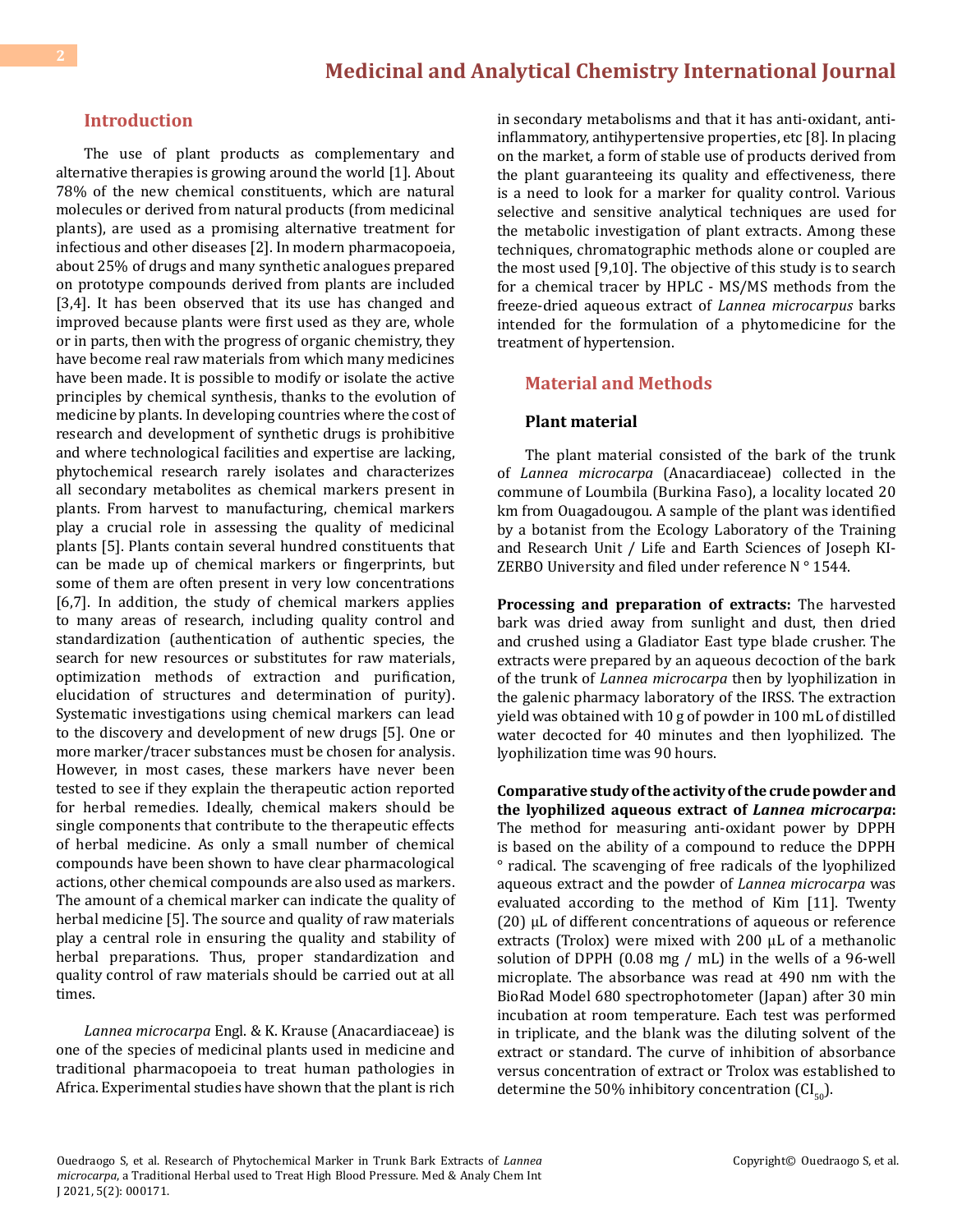# **Phytochemical Study of Lyophilized Aqueous Extract of** *Lannea microcarpa*

At this stage, the significant interest groups were demonstrated in the drug (having the highest activity) by thin-layer chromatography (TLC), and the groups revealed were quantified by the various appropriate methods. The compounds having obtained the highest contents will be considered the probable tracers for the remainder of the study.

**Chemical screening by TLC:** According to the methods described in the literature, the phytochemical screening was carried out on chromatoplates (60 F254, glass support 20 x 20 cm, Fluka –Silica gel) according to the methods described in the literature [12,13]. This involved looking for major chemical groups using thin-layer chromatography (TLC) such as steroid compounds, terpene compounds, phenolic compounds and alkaloid compounds. The dry sample was solubilized in its extraction solvent at a concentration of 10 mg / mL (10 mg in 1 mL of solvent), and 5 µL was placed on the TLC plate to develop the chromatogram.

### **Phytoconstituent Content of the Most Effective Extract**

#### **Determination of Phenolic Compounds**

**Total phenolics:** The amount of total phenolics in the drug retained from the plant was estimated by the Singleton method using the Folin-Ciocalteu reagent (FCR) [14]. FCR is a mixture of phosphotungstic acid and phosphomolybdic acid, which is reduced during the oxidation of phenols in an alkaline medium to a mix of blue oxides of tungsten and molybdenum. FCR has an absorption maximum at the wavelength of 760 nm and whose intensity is proportional to the amount of polyphenols present in the sample.

The reaction mixture consisted of 25  $\mu$ L of the 0.1 mg/ mL sample, 105 µL of 0.2N FCR which was incubated for five minutes in the dark. This mixture was added 100 µL of sodium carbonate solution (75 g/L in distilled water). The mixture was then left to incubate for one (1) hour protected from light, and then the absorbance was measured at the wavelength of 760 nm with a spectrophotometer against a gallic acid standard curve.

The tests were carried out four times and the results were expressed in grams of gallic acid equivalent per 100 g of dry sample (mg EAT/100 g). The total phenolic content of the extract was obtained by the formula:

$$
\mathbf{T} = \begin{array}{cc} c \times D \\ \hline C i \end{array} \quad \text{X } 100
$$

**T** = Content in mg Gallic Acid Equivalent in 100 g of extract  $C =$  concentration of the sample read ( $\mu$ g EAT / mL) on the standard curve

**D** = Dilution factor of the sample subjected to the assay

**Ci** = initial concentration of the sample solution to be determined

**Total flavonoids:** The determination of flavonoids was carried out according to the method of Kumaran [15], adapted by Abdel-Hamed [16]. To 100 μL of sample concentration (1 mg / mL) was added 100 **μL** of aluminum trichloride (2% in methanol). The absorbance was read at 415 nm after 40 min of incubation against a blank (100 µL of methanol and 100 µL of extract).

Thus, the appearance of a stable yellow colour makes it possible to evaluate by UV spectrophotometry (biotek) the flavonoid content of the sample compared to a reference solution of quercetin (0-70 **μ**g / mL). The tests were carried out in triplicate, and the results were expressed in grams of quercetin equivalent per g of dry extract (mg EQ / g).

The flavonoid content of the extract was obtained by the formula:

$$
\Gamma = \frac{c \times D}{Ci} \times 100
$$

**T** = Content in mg Quercetin equivalent in 100 g of extract **C** = Concentration of the sample read (**μ**g EQ / mL) on the standard curve

**D** = Dilution factor of the sample subjected to the assay **Ci** = Initial concentration of the sample solution to be determined

#### **Tannins**

#### **Condensed tannins**

The dosage of the condensed tannins was carried out for the drug obtained according to the method of Swain [17] slightly modified. To 400 µL of suitably diluted 0.4 mL sample or standard, 3 mL of the vanillin solution [4% in methanol  $(w / v)$ ] and 1.5 mL of concentrated HCl were added. After 20 minutes of incubation, the absorbance of the mixture was read at 500nm (red colour). The contents of condensed tannins are deduced from the (+) catechin as a reference.

#### **Hydrolyzable tannins**

The content of hydrolyzable tannins was determined by the method of Mole and Waterman [18]. In 1mL of the suitably diluted sample, 5ml of KIO<sub>3</sub> (2.5%, w/v) was added and vortexed for 10 seconds. The resulting mixture was read at 550 nm against a blank. The different concentrations of the tannic acid solution (0.1 to 2 mg / mL) were used for the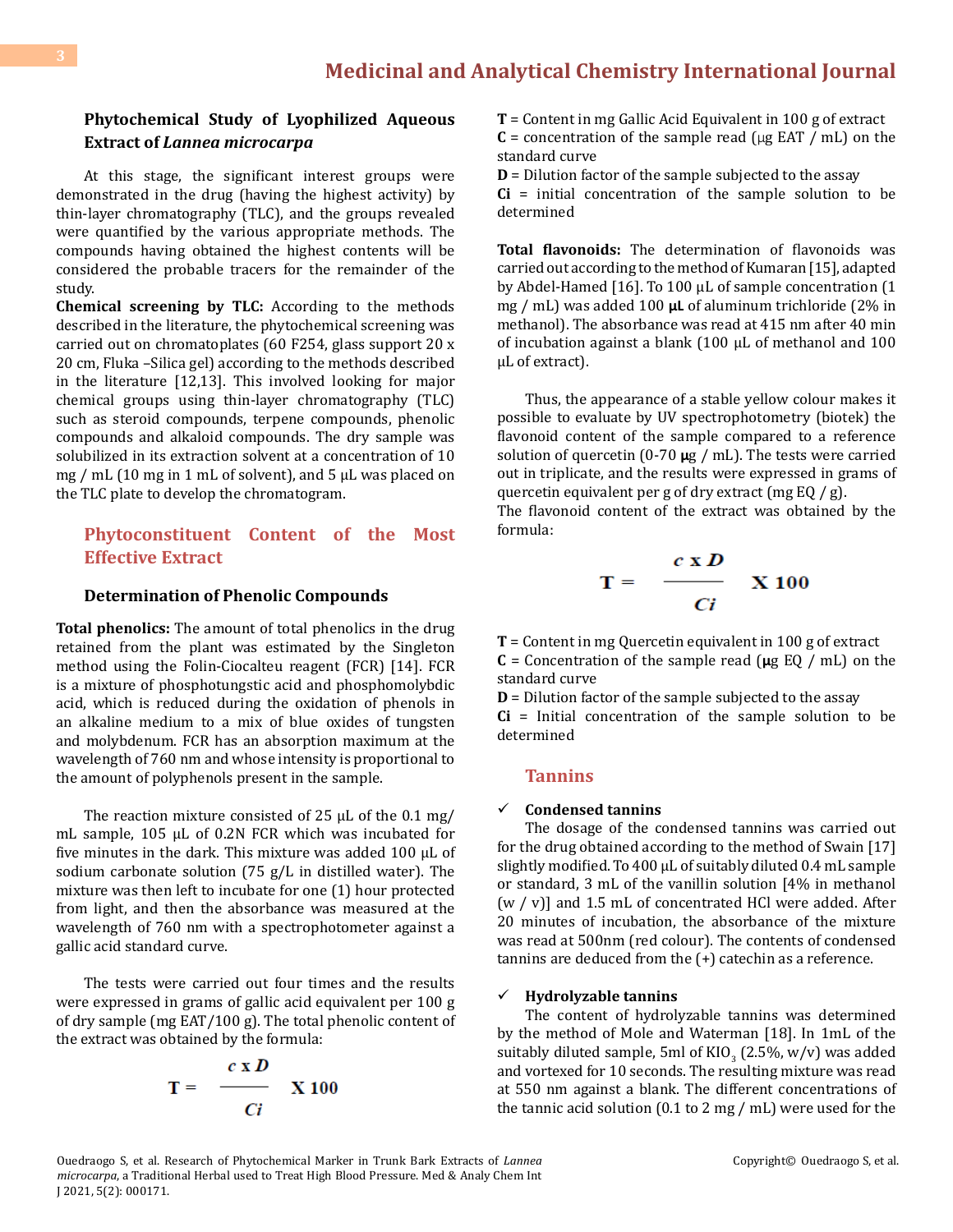# **[Medicinal and Analytical Chemistry International Journal](https://medwinpublishers.com/MACIJ/)**

calibration curve.

#### **Determination of Triterpenes and Sterols**

The total content of triterpenes and sterols was determined by colourimetry using the procedure described by Chang [19] with slight modifications. Thirty (30)  $\mu$ L of vanillin - glacial acetic acid 5% solution was mixed with 20 μL of total genins (5 mg / mL) dissolved in methanol. One hundred (100) μL of perchloric acid was then added. The mixture was placed in a water bath at  $60^\circ$  C for 45 min, then cooled in an ice-water bath for a few minutes. After the addition of 450 µL of glacial acetic acid, the absorbance of each sample solution was measured using a spectrophotometer (BioTeck instruments, USA) on the one hand at 548 nm against a curve of ursolic acid for triterpenes and on the other hand at 640 nm against a cholesterol calibration curve for sterols. The analyses were carried out in triplicate. The results were evaluated respectively in mg Ursolic Acid equivalent per g of extract (mg WATER / g extract) and mg Cholesterol equivalent per g of extract (mg EC / g extract).

#### **Search from the fractions from the extract**

- • **Fractionation of the extract:** A 2 g sample of the lyophilisate from the bark of the trunk of *Lannea microcarpa* was dispersed in 40 mL of distilled water and then sonicated. The extract solution was transferred to a 250 mL separator funnel. The extract solution was successively extracted with hexane (3 x 20 mL); DCM (3 x 20 mL); ethyl acetate (3 x 20 mL) and 1-butanol (3 x 20 mL). Each collected fraction was concentrated to dryness under reduced pressure using a rotary evaporator.
- **Evaluation of the biological activities of the different fractions:** The anti-oxidant activity of the different fractions was evaluated in accordance with the DPPH protocol detailed above, and the fraction with the highest activity will be used for the search for the tracer.

#### LC-MS / MS fingerprint of the effective fraction

#### **Preparations of Solutions**

For the identification of the different constituents of *Lannea microcarpa* (potential tracers), interest was focused on the fraction that exhibited the best anti-free radical power during the evaluation of the anti-oxidant activity. Stock solutions of 100 μg / ml of each standard and of the fraction with the best activity were prepared. For the fraction retained, 10 μL were dissolved in HPLC grade methanol at a concentration of 100 μg / ml and injected in LC-MS. Standard solutions of  $10 \mu g$  / mL were also prepared.

#### **Mass Spectrometry**

Liquid chromatography coupled with mass spectrometry was used for the analyzes [20-25]. The chromatograph used is Waters Alliance brand 2695 coupled to the Q-TOF US mass spectrometer in negative ionization mode, using the Electrospray or Electrospray Ionization (ESI) ionization source. A volume of 10 μL of each sample is injected. The column used is an inverted phase of the Phenomenex Kinetex C18 type. The temperature of the HPLC oven was maintained at 40 ° C with a flow rate of 0.25 mL/min. The mobile phase consists of a mixture of acidified water (0.1% HCOOH) (eluent A) and acetonitrile (eluent B) which changes according to the conditions of the gradient. The majority peaks were determined first, then the fragment ions were obtained by LC-MS / MS.

### **Results and Discussion**

#### **Anti-oxidant activity by the DPPH method of powder and extract**

The anti-oxidant activity of crude trunk bark powder and lyophilized aqueous extract has been reported in Table 1.

| <b>Parameters / Sample</b> | Powder           | <b>Extract</b>  | <b>Trolox</b>   |
|----------------------------|------------------|-----------------|-----------------|
| $IC_{50}$ (µg/mL)          | $25.46 \pm 0.53$ | $7.41 \pm 0.30$ | $06.40 \pm 0.6$ |
| ARP (%)                    | 3.93             | 13.49           | 15.63           |

**Table 1:** Anti-oxidant activity of the powder and the extract. **IC50**: *50% inhibitory concentration*, **ARP**: *Antiradical power*

The evaluation of the anti-oxidant activity by the DPPH method *in vitro* gave a powder  $IC_{50}$  of 25.46  $\pm$  0.53 µg / mL, and that of the extract of 7.41  $\pm$  0.30  $\mu$ g / mL. The extract has an anti-free radical power (13.49) greater than that of the powder (3.93) and close to that of the reference compound (Trolox) which is 15.3. Belemnaba [26], in their studies on trunk bark, also found anti-oxidant activity of lyophilized

aqueous extracts of *Lannea microcarpa* comparable to Trolox. This high activity of the extract, comparable to the activity of Trolox, would guide the choice of the lyophilized aqueous extract for the phytochemical study in the search for a tracer potential. This strong activity could be linked to the presence of specific phytochemical groups having interesting biological properties in pathology management.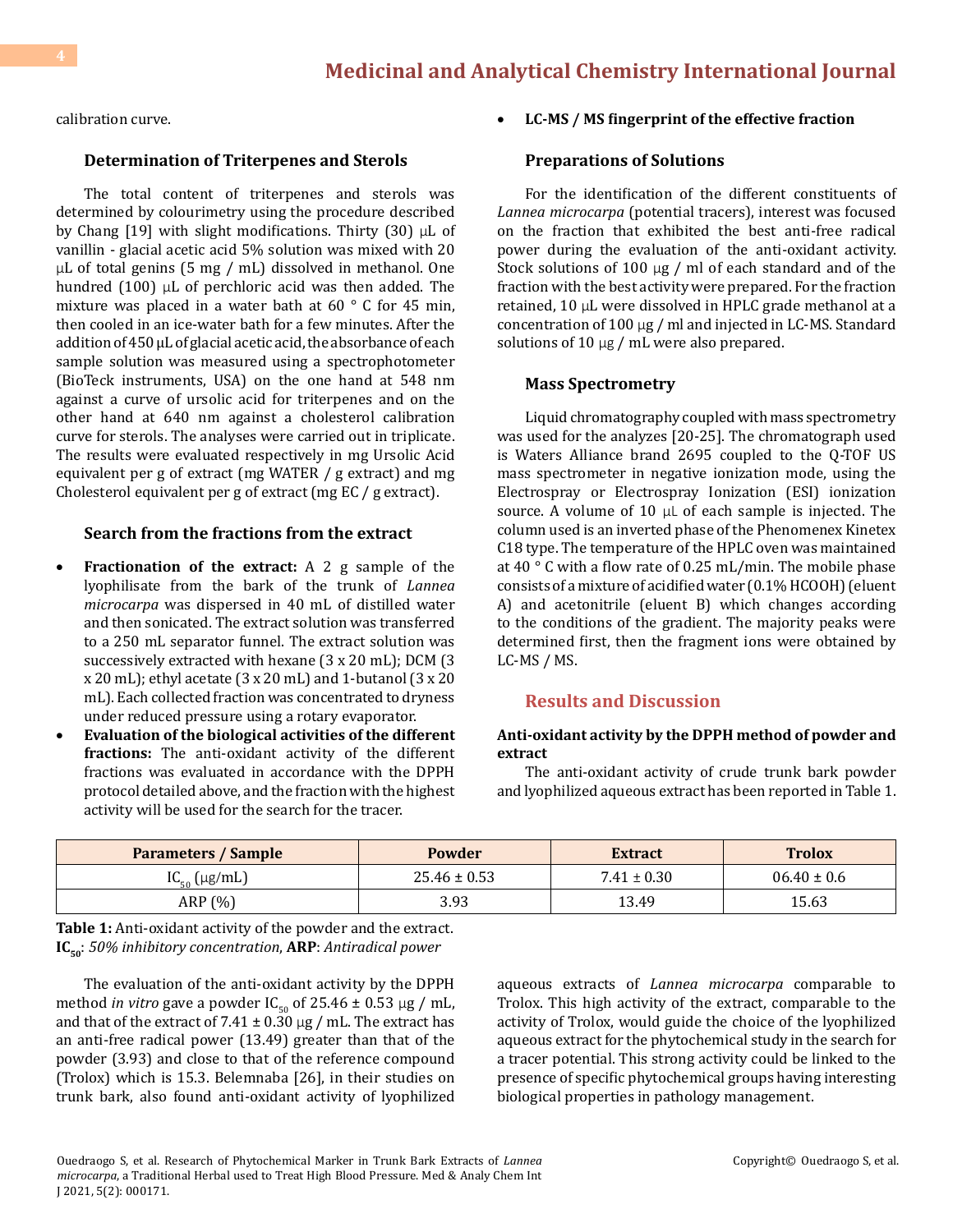# **Chemical Screening of the Lyophilized Aqueous Extract**

(TLC) demonstrated chemical groups, namely, tannins, flavonoids, sterols and triterpenes. The results obtained are given in the following table (Table 2).

Phytochemical screening by thin-layer chromatography

| <b>Chemical groups</b> |            |         |         |             |           |
|------------------------|------------|---------|---------|-------------|-----------|
|                        | Flavonoids | Tannins | Sterols | Triterpenes | Alkaloids |
| Lannea microcarpa      |            |         |         |             |           |

\* Legend: presence (+); not detected (-)

**Table 2:** Results of phytochemical screening by TLC.

This screening of the aqueous extract revealed chemical groups of interest. These results are in agreement with those of Ouedraogo [27], who demonstrated the same compounds in the bark trunk of the same plant. An example of an illustrative TLC is shown in Figure 1.



 $1, v / v / v$ . **Detection**: Neu UV reagent at 366 nm

After spraying with the NEU reagent, the blue fluorescence characterizes the presence of phenolic compounds in the extracts of Lannea microcarpa. These phytochemicals detection would allow speculation on the probable choice of a tracer while respecting the criteria of the EMA [28]. Among these criteria, the tracer should be in sufficient quantity and easily assayed in the active substance.

## **Determination of compounds of interest in the aqueous extract**

The content of the different phytochemical groups was quantified using calibration curves, and the equations are given in Table 3.

| <b>Standard</b><br>curves | <b>Standard</b> | <b>Equations</b>       | <b>Correlation</b><br>coefficients |
|---------------------------|-----------------|------------------------|------------------------------------|
| TР                        | Gallic acid     | $y = 10.459x + 0.0335$ | $R^2 = 0.9993$                     |
| <b>TFC</b>                | Rutin           | $y = 2.5608x + 0.0034$ | $R^2 = 0.9995$                     |
| <b>CT</b>                 | Catechin        | $y = 2.9549x - 0.0071$ | $R^2 = 0.9990$                     |
| HT                        | Tannic acid     | $y = 0.4158x + 0.0235$ | $R^2 = 0.9981$                     |
| TТ                        | Ursolic acid    | $y = 0.1259x + 0.053$  | $R^2 = 0.9966$                     |
| TS                        | Cholesterol     | $y = 0.0744x + 0.0056$ | $R^2 = 0.9891$                     |

**TP:** *total phenolics***, TFC:** *total flavonoid content***, CT:** *condensed tannins***, HT;** *hydrolyzable tannins***, TT:** *total triterpenes***, TS:**  *total sterols*

**Table 3:** Summary of the standard curves.

The results obtained from the determination of the secondary metabolites (total phenolics, total flavonoids, condensed tannins, hydrolyzable tannins, total triterpenes, total sterols) of the aqueous extract are given in the table below (Table 4).

| Lannea<br>microcarpa | TP                | <b>TFC</b>        |                   | H T                                                                                                | TT        | <b>TS</b>                       |
|----------------------|-------------------|-------------------|-------------------|----------------------------------------------------------------------------------------------------|-----------|---------------------------------|
| Unitv                | (mg d'EAG/g ES)   | (mg d'Eru/g ES)   |                   | $\left[\frac{\text{mg d'EC}}{\text{g ES}}\right] \left[\frac{\text{mg d'EAT}}{\text{g ES}}\right]$ | mg EAU/mg | mg $EC/gES$                     |
| Aqueous extract      | $969.61 \pm 0.18$ | $313.98 \pm 1.91$ | $219.59 \pm 1.11$ | $289.82 \pm 3.37$                                                                                  |           | 273.29 ± 14.24   153.05 ± 28.24 |

**TP:** *total phenolics***, TFC:** *total flavonoid content***, CT:** *condensed tannins***, HT;** *hydrolyzable tannins***, TT:** *total triterpenes***, TS:** *total sterols* 

**Table 4:** Content of phytochemicals.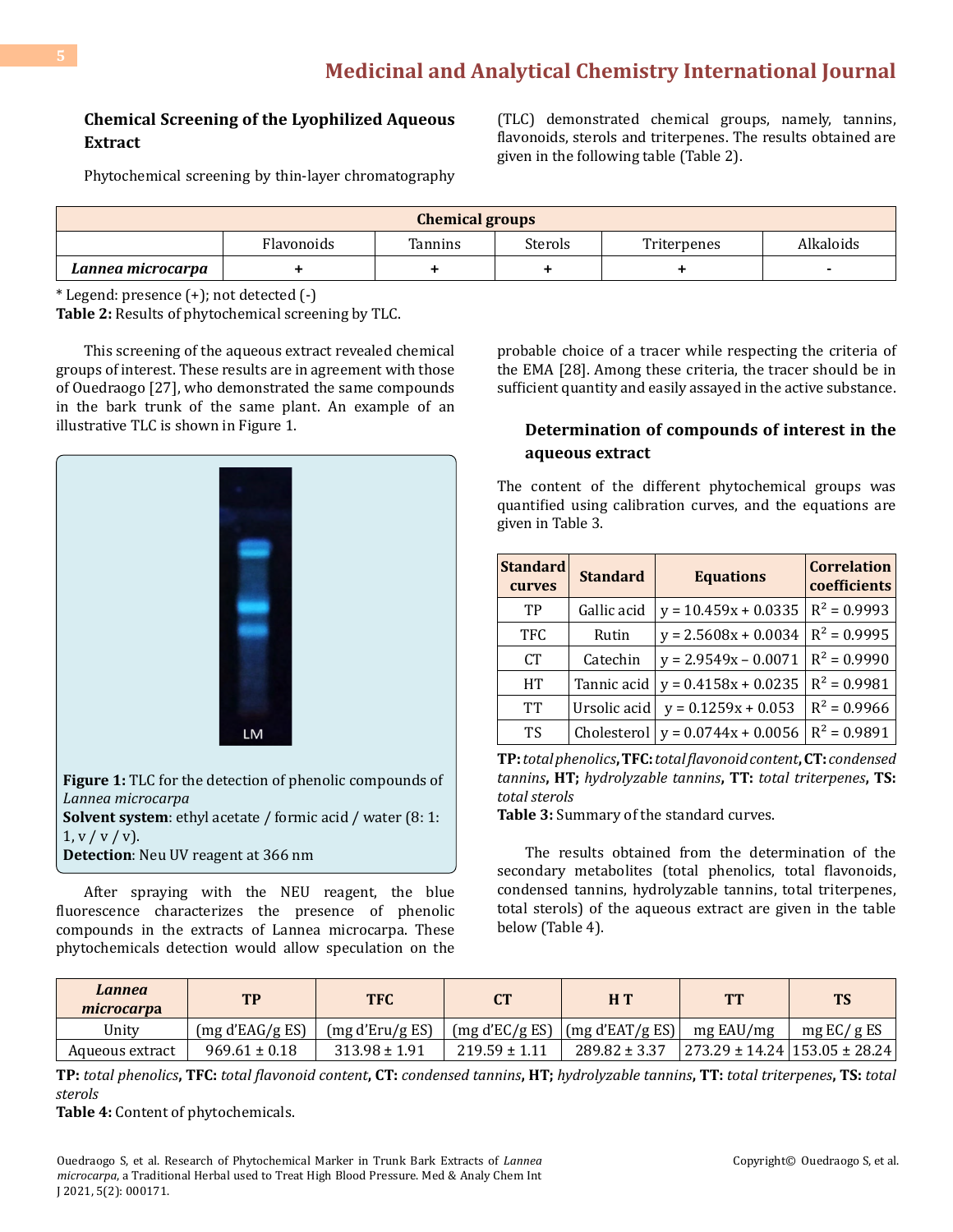# **[Medicinal and Analytical Chemistry International Journal](https://medwinpublishers.com/MACIJ/)**

Of these results, total phenolics had the highest levels (969.61  $\pm$  0.18 mg EAG / g ES), followed by those of triterpenes  $(273.29 \pm 14.24 \text{ mg WATER/mg})$  and finally those of sterols  $(153.05 \pm 28.24 \text{ mg EC} / \text{g ES})$ . Given the results obtained during the various dosages, it appears that the lyophilized extract of *Lannea microcarpa* is richer in phenolic compounds, compounds with high therapeutic potential in cardiovascular disease and arterial hypertension [29]. Indeed, several subgroups of phenolic compounds play an essential role in managing these pathologies, and this hypothesis is strongly supported by experimental data in animals affecting endothelial function and, consequently, blood pressure [30].

To do this, these various constituents of the phenolic compounds were also assayed, namely the flavonoids and the tannins (condensed and hydrolyzable). The results show that the total phenolic content of the lyophilized aqueous extract was  $969.61 \pm 0.18$  mg EAG / g ES and that of total flavonoids  $313.98 \pm 1.91$  mg Eru / g ES. As for the tannins, a content of 219.59  $\pm$  1.11 mg of EC / g ES is obtained for the condensed tannins and  $289.82 \pm 3.37$  mg of EAT / g ES for the hydrolyzable tannins. Also, epidemiological, clinical and animal studies confirm the role of polyphenols in the prevention of various chronic diseases, including cardiovascular diseases, inflammatory and metabolic diseases, neurodegenerative diseases and certain cancers [8]. The anti-oxidant activity observed previously could be related to the phenolic compounds in the lyophilized aqueous extracts of *Lannea microcarpa*. These phenolic compounds could constitute a tracer. To confirm this hypothesis, the fractionation of the lyophilized aqueous extract was carried out to concentrate the different chemical groups in their extraction solvent to evaluate the anti-oxidant activity of the different fractions to facilitate the choice of the tracer.

# **Anti-oxidant activity of the fractions derived from the aqueous extract**

The anti-oxidant activities by the DPPH method of the

various fractions derived from the aqueous extract are mentioned in Table 5.

| <b>Fractions/Parameters</b> | $IC_{50} \mu g/mL$ | <b>ARP</b> |
|-----------------------------|--------------------|------------|
| Hexane                      | ND.                | ND         |
| Dichloromethane             | ND                 | ND.        |
| Ethyl acetate               | $3.63 \pm 0.16$    | 27.55      |
| <b>Butanol</b>              | $3.78 \pm 0.41$    | 26.45      |
| Residues                    | $13.49 \pm 1.68$   | 7.41       |
| Trolox                      | $6.40 \pm 0.05$    | 15.63      |

**IC<sub>50</sub>**: 50% inhibitory concentration, **ARP**: Antiradical power, *ND: Non determined*

**Table 5:** Antioxidant activity of the fractions.

From these results, the ethyl acetate fraction obtained by fractionation gave the best activity, followed by the butanol fraction. The hexane and dichloromethane fractions were in insufficient quantity to not have been determined. Mathieu, et al. had obtained a very high anti-oxidant activity in the ethyl acetate fraction of the trunk bark of the same plant [31]. Further screening of this ethyl acetate fraction could be used to demonstrate phytochemical tracers further.

#### **Chemical screening of the ethyl acetate fraction by LC-MS / MS**

#### **Fingerprint of the ethyl acetate fraction by mass spectrometry**

This analysis made it possible to determine the molecular ions, the fragment ions and the retention times (Tr) of the major compounds of the ethyl acetate fraction. Indeed, the results of the LC-MS analysis of the ethyl acetate fraction revealed three compounds mainly represented by peaks, including three predominant, with retention times Tr = 7.65 min,  $Tr = 12$ , 24 min and  $Tr = 20$ , 25 min respectively with molecular ions m / z 435, m / z 597 and m / z 593 (Table 6).

| $N^{\circ}$ Pic                                      | Tr (min) | MS(m / z);<br>$Ion + / - [M-H]$ | LC-ESI-MS / MS                              |  |
|------------------------------------------------------|----------|---------------------------------|---------------------------------------------|--|
|                                                      | 7.65     | 435                             | 313; 297; 289; 271; 245; 151; 137; 125      |  |
|                                                      | 12.24    | 597                             | 487; 451; 341; 323; 298; 287; 189; 177; 186 |  |
|                                                      | 21.25    | 593                             | 447; 429; 323; 295; 283; 151; 121           |  |
| Reference molecule                                   |          |                                 |                                             |  |
| Myricetin 14.3 317 288; 271; 227; 171; 151; 137; 107 |          |                                 |                                             |  |

**Table 6:** Data on the compounds of the AcOEt fraction of *Lannea microcarpa* analyzed by the LC-ESI-MS / MS method in negative mode. **Compound 1 - Tr = 7.65 min**

Compound 1 has a retention time of 7.65 min and a molecular ion of m / z 435 (Figure 2). The largest fragment ions are detected at m / z 313, m / z 297, m / z 289 and m / z 271, m / z 245; m / z 151; m / z 137; m / z 125.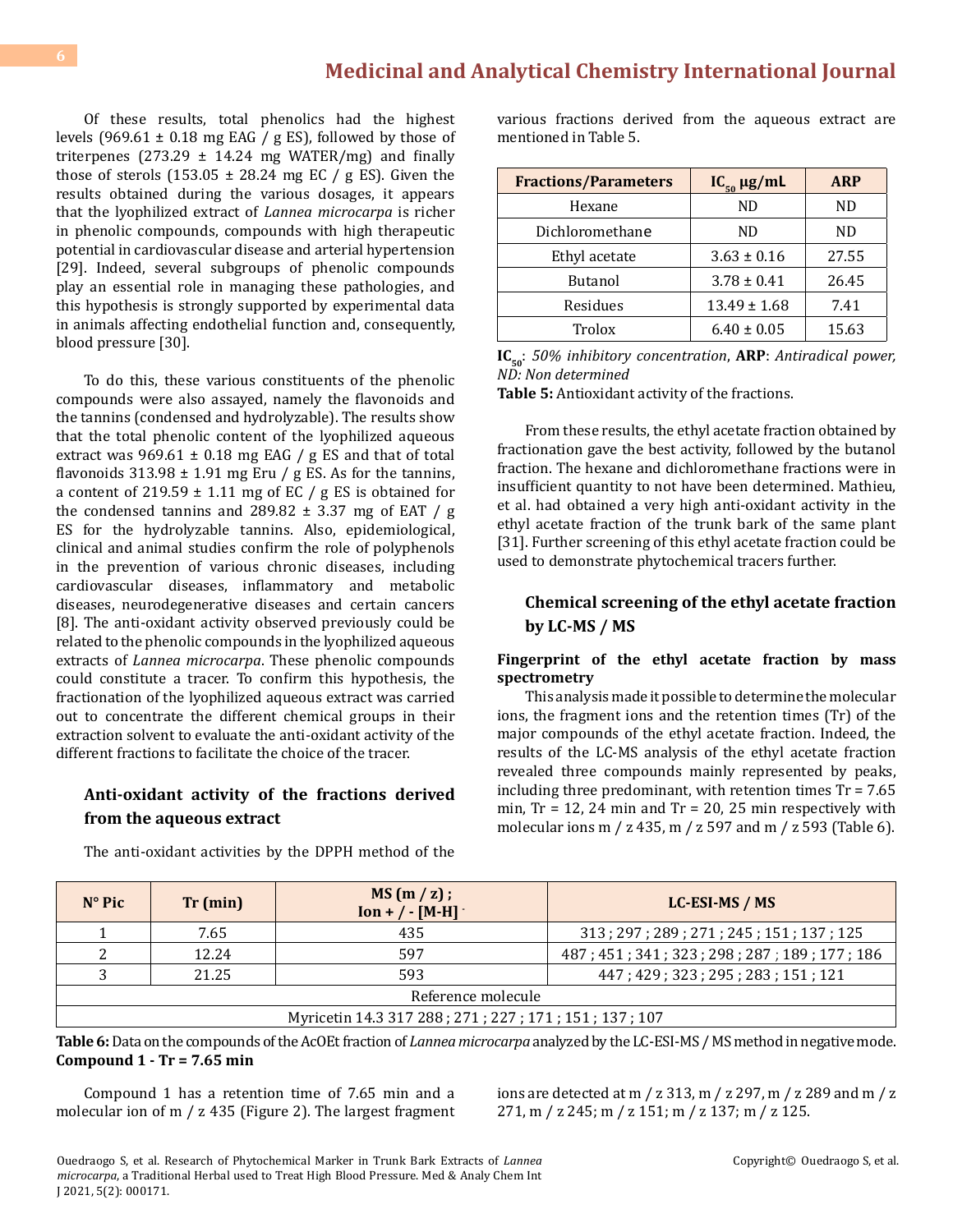

Compound 2 with a retention time of 12.24 min has a parent ion of m / z 597 in LC-MS in negative ionization mode (Figure 3). Fragmentation of the parent ion in LC-MS / MS yielded several fragment ions, the most important of which are m / z 487; m / z 451; m / z 341; m / z 323; m / z 298; m / z 287; m / z 189; m / z 177; m / z 186. The MS / MS spectrum of the compound is as follows:

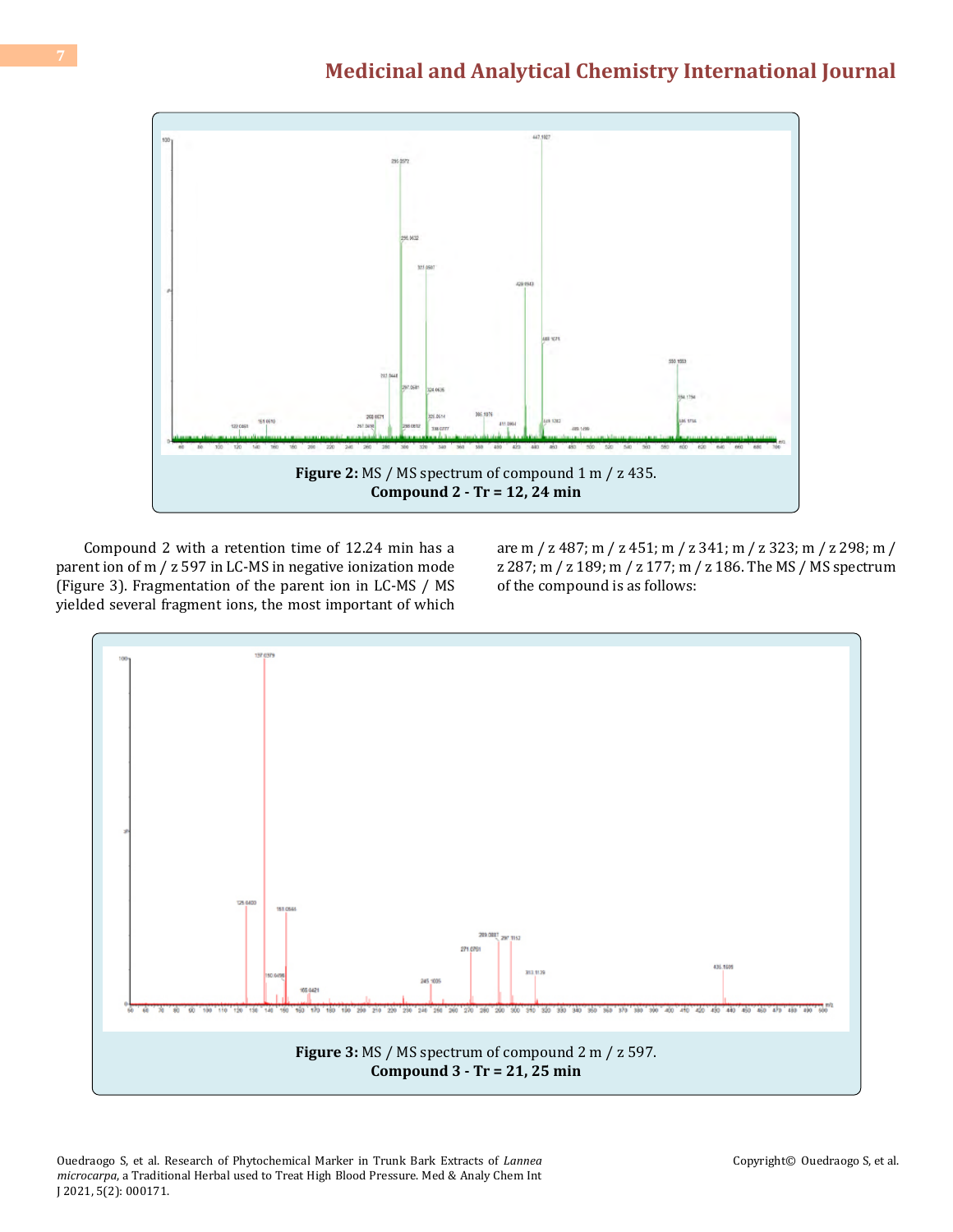Compound 3 has a retention time of 21.25 min. It presents in its mass spectrum (Figure 4), a molecular ion [M-H] - at m / z 593. In ESI-MS / MS, we observe majority

fragment ions of respective m  $\frac{7 \text{ m}}{2 \text{ m}}$   $\frac{447 \text{ m}}{2 \text{ m}}$   $\frac{429 \text{ m}}{2 \text{ m}}$ 323; m / z 295; m / z 283; m / z 151; m / z 121.



These three major compounds could be detected by mass spectrometry in the ethyl acetate fraction. TLC analysis after spraying with NEU reagent also revealed three strong spots. These three spots would correspond to the three compounds detected by mass spectrometry. These three compounds detected could be phenolic compounds. Myricetin was used as standard whereas the three compounds detected exhibited some characteristic fragments close to myricetin fragments, a flavonoid (phenolic compound). These characteristic fragments observed are m / z 289, m / z 271, m / z 151, m / z 137 for the three compounds. These compounds could therefore be derivatives of myricetin or another compound of the flavonoid family. The mass spectra obtained could constitute a characterization fingerprint during quality control, standardization and initially during formulation. Subsequently, with other standards of flavonoids and phenolic compounds, the chemical structures of the three compounds could be identified more precisely.

### **Conclusion**

In this study, several analyzes were carried out to identify a chemical tracer or a group of compounds that can serve as a tracer for the quality control of the plant raw material and

the finished product. The phytochemical screening carried out on the aqueous extract indicated several compounds of interest, particularly the phenolic compounds that have a potential antihypertensive effect. The evaluation of the anti-oxidant activity by the DPPH method of the different fractions obtained from the aqueous extract shows that the ethyl acetate fraction has the best anti-oxidant powers. This ethyl acetate extract was therefore chosen for the separation and isolation of chemical tracers. After spraying with NEU reagent, TLC revealed three intense spots and three major compounds could be detected by mass spectrometry. The fragments of these compounds are similar to the family of phenolic compounds concerning the fragments of the standard, which is myricetin which is a flavonoid of the family of phenolic compounds.

#### **References**

- 1. WHO (2003) Fifth-Six World Health Assembly report on traditional Medicine.
- 2. [Lokhande P, Gawai K, Kodam K, Kuchekar B, Chabukswar](https://scialert.net/abstract/?doi=rjmp.2007.7.12)  [A, et al. \(2007\) Antibacterial activity of isolated](https://scialert.net/abstract/?doi=rjmp.2007.7.12)  [constituents and extract of roots of Inula racemosa.](https://scialert.net/abstract/?doi=rjmp.2007.7.12)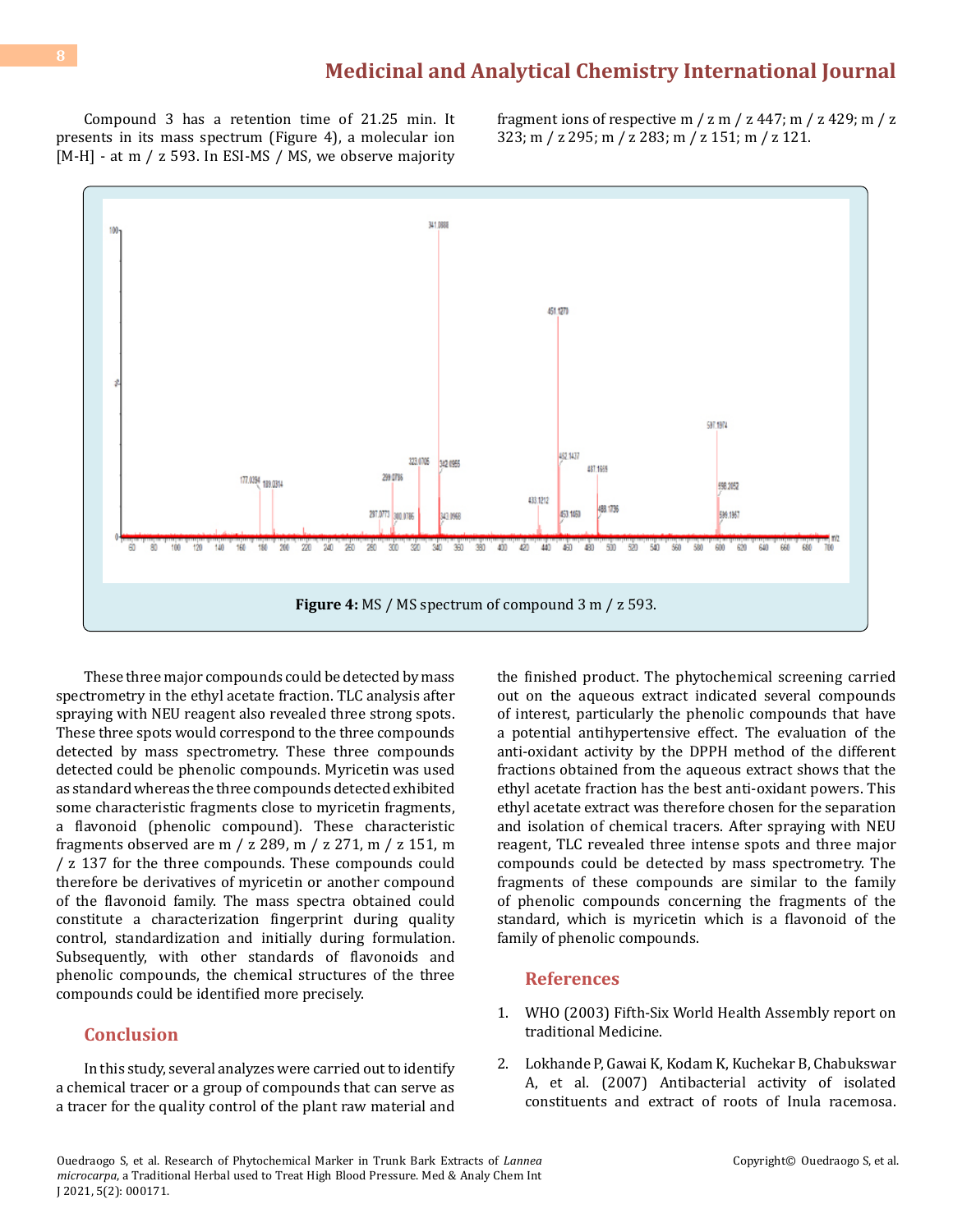# **[Medicinal and Analytical Chemistry International Journal](https://medwinpublishers.com/MACIJ/)**

[Research Journal of Medicinal Plant 1\(1\): 7-12.](https://scialert.net/abstract/?doi=rjmp.2007.7.12)

- 3. [Mahmood A, Rashid S, Malik RN \(2013\) Determination of](https://pubmed.ncbi.nlm.nih.gov/23608242/) [toxic heavy metals in indigenous medicinal plants used](https://pubmed.ncbi.nlm.nih.gov/23608242/) [in Rawalpindi and Islamabad cities, Pakistan. Journal](https://pubmed.ncbi.nlm.nih.gov/23608242/) [Ethnopharmacology 148\(1\): 158-164.](https://pubmed.ncbi.nlm.nih.gov/23608242/)
- 4. [Mustafa G, Arif R, Atta A, Sharif S, Jamil A \(2017\) Bioactive](https://ideas.repec.org/a/zib/zbnmsp/v1y2017i1p17-26.html) [compounds from medicinal plants and their importance](https://ideas.repec.org/a/zib/zbnmsp/v1y2017i1p17-26.html) [in drug discovery in Pakistan. Matrix Science Pharma](https://ideas.repec.org/a/zib/zbnmsp/v1y2017i1p17-26.html) [1\(1\): 17-26.](https://ideas.repec.org/a/zib/zbnmsp/v1y2017i1p17-26.html)
- 5. [Li S, Han Q, Qiao C, Song J, Cheng CL, et al. \(2008\) Chemical](https://www.ncbi.nlm.nih.gov/pmc/articles/PMC2488332/) [markers for the quality control of herbal medicines: an](https://www.ncbi.nlm.nih.gov/pmc/articles/PMC2488332/) [overview. Chin Med 3\(1\): 1-16.](https://www.ncbi.nlm.nih.gov/pmc/articles/PMC2488332/)
- 6. Farooqi AA, Sreeramu B (2004) Cultivation of medicinal and aromatic crops: Universities Press.
- 7. [Nikam PH, Kareparamban J, Jadhav A, Kadam V \(2012\)](http://www.japsonline.com/admin/php/uploads/499_pdf.pdf) [Future trends in standardization of herbal drugs. Journal](http://www.japsonline.com/admin/php/uploads/499_pdf.pdf) [Applied Pharmaceutical Science 2\(6\): 38-44.](http://www.japsonline.com/admin/php/uploads/499_pdf.pdf)
- 8. [Ouédraogo S, Nitiéma M, Belemnaba L, Traoré TK, Sombié](https://pharmascope.org/index.php/ijrps/article/view/4812) [BC, et al. \(2021\) An Overview on Ethnopharmacologicals](https://pharmascope.org/index.php/ijrps/article/view/4812) [Studies Carried Out on Lannea Microcarpa Engl. &](https://pharmascope.org/index.php/ijrps/article/view/4812) [K. Krause \(Anacardiaceae\): A Medicinal Plant Used](https://pharmascope.org/index.php/ijrps/article/view/4812) [in Burkina Faso for the Treatment of Hypertension.](https://pharmascope.org/index.php/ijrps/article/view/4812) [International Journal of Research in Pharmaceutical](https://pharmascope.org/index.php/ijrps/article/view/4812) [Sciences 12\(3\): 2047-2061.](https://pharmascope.org/index.php/ijrps/article/view/4812)
- 9. Bony NF (2013) Stratégie analytique des<br>tradimédicaments: établissement de profils tradimédicaments: chromatographiques des métabolites phytochimiques apolaires: Université Paris Sud-Paris XI; Université de Cocody (Abidjan, Côte d'Ivoire).
- 10. [Li Y, Wu T, Zhu J, Wan L, Yu Q, et al. \(2010\) Combinative](https://pubmed.ncbi.nlm.nih.gov/20138726/) [method using HPLC fingerprint and quantitative analyses](https://pubmed.ncbi.nlm.nih.gov/20138726/) [for quality consistency evaluation of an herbal medicinal](https://pubmed.ncbi.nlm.nih.gov/20138726/) [preparation produced by different manufacturers.](https://pubmed.ncbi.nlm.nih.gov/20138726/) [Journal of pharmaceutical and biomedical analysis](https://pubmed.ncbi.nlm.nih.gov/20138726/) [52\(4\): 597-602.](https://pubmed.ncbi.nlm.nih.gov/20138726/)
- 11. [Kim KS, Lee S, Lee YS, Jung SH, Park Y, et al. \(2003\)](https://pubmed.ncbi.nlm.nih.gov/12576204/) [Anti-oxidant activities of the extracts from the herbs of](https://pubmed.ncbi.nlm.nih.gov/12576204/) [Artemisia apiacea. Journal Ethnopharmacology 85\(1\):](https://pubmed.ncbi.nlm.nih.gov/12576204/) [69-72.](https://pubmed.ncbi.nlm.nih.gov/12576204/)
- 12. [Mamyrbékova-Békro JA, Konan KM, Békro YA, Gobin M,](http://www.lablcbosn.com/wp-content/uploads/2015/09/ejsr_24_2_08.pdf) [Bi D, et al. \(2008\) Phytocompounds of the extracts of four](http://www.lablcbosn.com/wp-content/uploads/2015/09/ejsr_24_2_08.pdf) [medicinal plants of Côte D'ivoire and assessment of their](http://www.lablcbosn.com/wp-content/uploads/2015/09/ejsr_24_2_08.pdf) [potential antioxidant by thin layer chromatography. Eur](http://www.lablcbosn.com/wp-content/uploads/2015/09/ejsr_24_2_08.pdf) [J Scient Res 24\(2\): 219-228.](http://www.lablcbosn.com/wp-content/uploads/2015/09/ejsr_24_2_08.pdf)
- 13. Chaaib Kouri F (2004) Investigation phytochimique d'une brosse à dents africaine "Zanthoxylum zanthoxyloides"

(Lam.) Zepernick et Timler (Syn. "Fagara zanthoxiloides" L.) (Rutaceae): Université de Lausanne;.

- 14. [Singleton VL, Orthofer R, Lamuela Raventos RM \(1999\)](https://www.sciencedirect.com/science/article/abs/pii/S0076687999990171) [Analysis of total phenols and other oxidation substrates](https://www.sciencedirect.com/science/article/abs/pii/S0076687999990171)  [and antioxidants by means of Folin-Ciocalteu reagent.](https://www.sciencedirect.com/science/article/abs/pii/S0076687999990171)  [Methods in enzymology 299: 152-178.](https://www.sciencedirect.com/science/article/abs/pii/S0076687999990171)
- 15. [Kumaran A, Joel Karunakaran R \(2007\) In vitro](https://www.sciencedirect.com/science/article/abs/pii/S0023643805002227)  [antioxidant activities of methanol extracts of five](https://www.sciencedirect.com/science/article/abs/pii/S0023643805002227) [Phyllanthus species from India. LWT - Food Science and](https://www.sciencedirect.com/science/article/abs/pii/S0023643805002227)  [Technology 40\(2\): 344-352.](https://www.sciencedirect.com/science/article/abs/pii/S0023643805002227)
- 16. [Abdel Hameed ESS \(2009\) Total phenolic contents and](https://www.scirp.org/(S(i43dyn45teexjx455qlt3d2q))/reference/ReferencesPapers.aspx?ReferenceID=563490)  [free radical scavenging activity of certain Egyptian Ficus](https://www.scirp.org/(S(i43dyn45teexjx455qlt3d2q))/reference/ReferencesPapers.aspx?ReferenceID=563490) [species leaf samples. Food Chemistry 114\(4\): 1271-](https://www.scirp.org/(S(i43dyn45teexjx455qlt3d2q))/reference/ReferencesPapers.aspx?ReferenceID=563490) [1277.](https://www.scirp.org/(S(i43dyn45teexjx455qlt3d2q))/reference/ReferencesPapers.aspx?ReferenceID=563490)
- 17. [Swain T \(1959\) The phenolic constituents of Prunus](https://onlinelibrary.wiley.com/doi/abs/10.1002/jsfa.2740100110) [domestica. I. The quantitative analysis of phenolic](https://onlinelibrary.wiley.com/doi/abs/10.1002/jsfa.2740100110) [constituents. J Sci Food Agr 10\(1\): 63-68.](https://onlinelibrary.wiley.com/doi/abs/10.1002/jsfa.2740100110)
- 18. [Mole S, Waterman PG \(1987\) A critical analysis of](https://pubmed.ncbi.nlm.nih.gov/28312911/) [techniques for measuring tannins in ecological studies](https://pubmed.ncbi.nlm.nih.gov/28312911/) [: II. Techniques for biochemically defining tannins.](https://pubmed.ncbi.nlm.nih.gov/28312911/)  [Oecologia 72\(1\): 148-156.](https://pubmed.ncbi.nlm.nih.gov/28312911/)
- 19. [Chang CL, Lin CS, Lai GH \(2012\) Phytochemical](https://www.hindawi.com/journals/ecam/2012/984295/)  [characteristics, free radical scavenging activities, and](https://www.hindawi.com/journals/ecam/2012/984295/) [neuroprotection of five medicinal plant extracts. Evid](https://www.hindawi.com/journals/ecam/2012/984295/) [Based Complement Alternat Med 2012: 984295.](https://www.hindawi.com/journals/ecam/2012/984295/)
- 20. [Loo JA \(1997\) Studying noncovalent protein complexes](https://pubmed.ncbi.nlm.nih.gov/9414489/) [by electrospray ionization mass spectrometry. Mass](https://pubmed.ncbi.nlm.nih.gov/9414489/)  [spectrometry Reviews 16\(1\): 1-23.](https://pubmed.ncbi.nlm.nih.gov/9414489/)
- 21. [Menet MC \(2011\) Principes de la spectrométrie de](https://www.sciencedirect.com/science/article/abs/pii/S1773035X11712114) [masse. Revue francophone des laboratoires. 2011\(437\):](https://www.sciencedirect.com/science/article/abs/pii/S1773035X11712114) [41-53.](https://www.sciencedirect.com/science/article/abs/pii/S1773035X11712114)
- 22. [Prasain JK, Wang CC, Barnes S \(2004\) Mass spectrometric](https://pubmed.ncbi.nlm.nih.gov/15454273/) [methods for the determination of flavonoids in biological](https://pubmed.ncbi.nlm.nih.gov/15454273/)  [samples. Free Radical Biology Medicine 37\(9\): 1324-](https://pubmed.ncbi.nlm.nih.gov/15454273/) [1350.](https://pubmed.ncbi.nlm.nih.gov/15454273/)
- 23. [McLafferty FW \(2008\) Mass spectrometry across](https://www.pnas.org/content/105/47/18088) [the sciences. Proceedings of the National Academy](https://www.pnas.org/content/105/47/18088) [of Sciences of the United States of America 105\(47\):](https://www.pnas.org/content/105/47/18088) [18088-18089.](https://www.pnas.org/content/105/47/18088)
- 24. [Liu H, Mou Y, Zhao J, Wang J, Zhou L, et al. \(2010\)](https://pubmed.ncbi.nlm.nih.gov/21060300/) [Flavonoids from Halostachys caspica and their](https://pubmed.ncbi.nlm.nih.gov/21060300/) [antimicrobial and antioxidant activities. Molecules](https://pubmed.ncbi.nlm.nih.gov/21060300/)  [\(Basel, Switzerland\) 15\(11\): 7933-7945.](https://pubmed.ncbi.nlm.nih.gov/21060300/)
- 25. [Zeng F, Ge Z, Limwachiranon J, Li L, Feng S, et al. \(2017\)](https://ifst.onlinelibrary.wiley.com/doi/abs/10.1111/ijfs.13353) [Antioxidant and tyrosinase inhibitory activity of Rosa](https://ifst.onlinelibrary.wiley.com/doi/abs/10.1111/ijfs.13353)